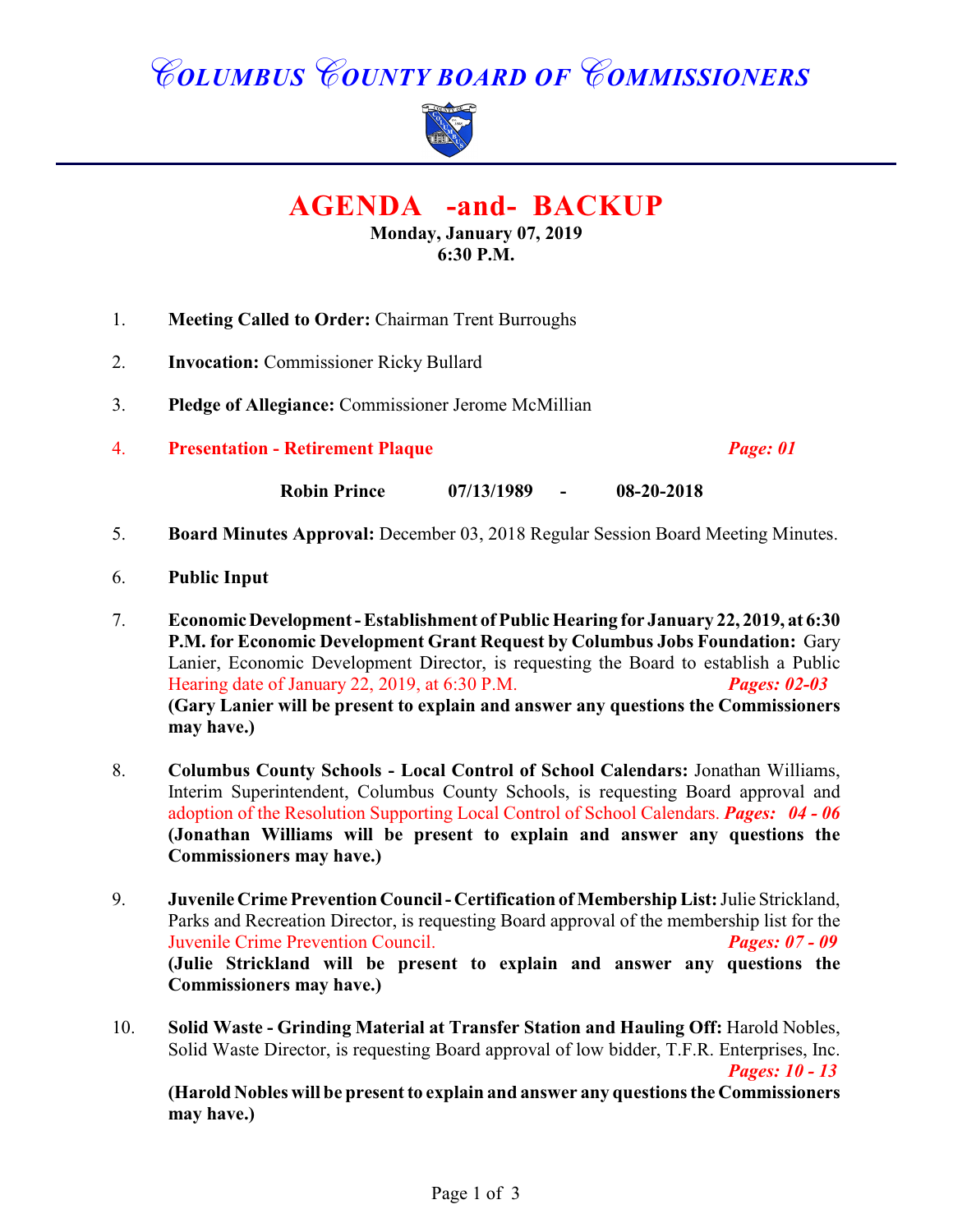- 11. **Proclamation Law Enforcement Appreciation Week:** June B. Hall, Clerk to the Board, is requesting Board approval and adoption. *Pages: 14 - 15* **(June B. Hall will be present to explain and answer any questions the Commissioners may have.)**
- 12. **Appointment Riegelwood Sanitary District:** Ronald McPherson, Chairman, is requesting Board appointment of Kenneth H. Myers to the Riegelwood Sanitary District to replace Earl Brown whose elected term does not end until 2020. *Pages: 16 - 17* **(June B. Hall will be present to explain and answer any questions the Commissioners may have.)**
- 13. **Appointments Committee/Boards:** June B. Hall, Clerk to the Board, is requesting the following appointments/re-appointments/replacements be made to the following boards/committees. *Pages; 18 - 19* **(June B. Hall will be present to explain and answer any questions the Commissioners may have.)**

| <b>COMMITTEE</b>                                       | ZONE/<br>EB             | PERSON(S)                                                  | <b>EXPIR.</b><br><b>DATE</b>  |
|--------------------------------------------------------|-------------------------|------------------------------------------------------------|-------------------------------|
| <b>Emergency Communications Oversight</b><br>Committee | Ι<br>VI                 | Thurman Roseboro<br>Deuce Niven                            | 12/2018<br>12/2018            |
| Health (Board of)                                      | III                     | George Floyd                                               | 12-31-2018                    |
| Nursing Home Community Advisory Committee              | <b>EB</b>               | Naomi Ward -Resigned-<br>-5 Vacancies-                     | 11-05-2018                    |
| Parks and Recreation                                   | I<br>VI<br>VII          | Clarence H. Williams<br>Worley T. Edwards<br>Melissa Jones | 12/2018<br>12/2018<br>12/2018 |
| <b>Planning Board</b>                                  | I<br>III                | Franklin Thurman<br><b>Marshall Nichols</b>                | 09-30-2018<br>09-30-2018      |
| Columbus County Board of Adjustments                   | $\overline{\mathsf{V}}$ | Ronald Ward (Do not re-<br>appoint)                        | $\overline{\cdot}$            |
| <b>Tourism Development Authority</b>                   | I<br>III                | Amber Bellamy<br><b>Chandler Worley</b>                    | 12/2018<br>12/2018            |
| Whiteville (City of) Zoning Board of Adjustment        | EB                      | -Vacancy-ETJ                                               |                               |

## **RECESS REGULAR SESSION and enter into COMBINATION MEETING of COLUMBUS COUNTY WATER and SEWER DISTRICTS I, II, III, IV and V BOARD MEETING**

14. **Columbus County Water and Sewer Districts I, II, III, IV and V - Approval of Board Meeting Minutes:**

December 03, 2018 **Combination Meeting** of Columbus County Water and Sewer Districts I, II, III, IV and V Board Meeting **(5 sets)**